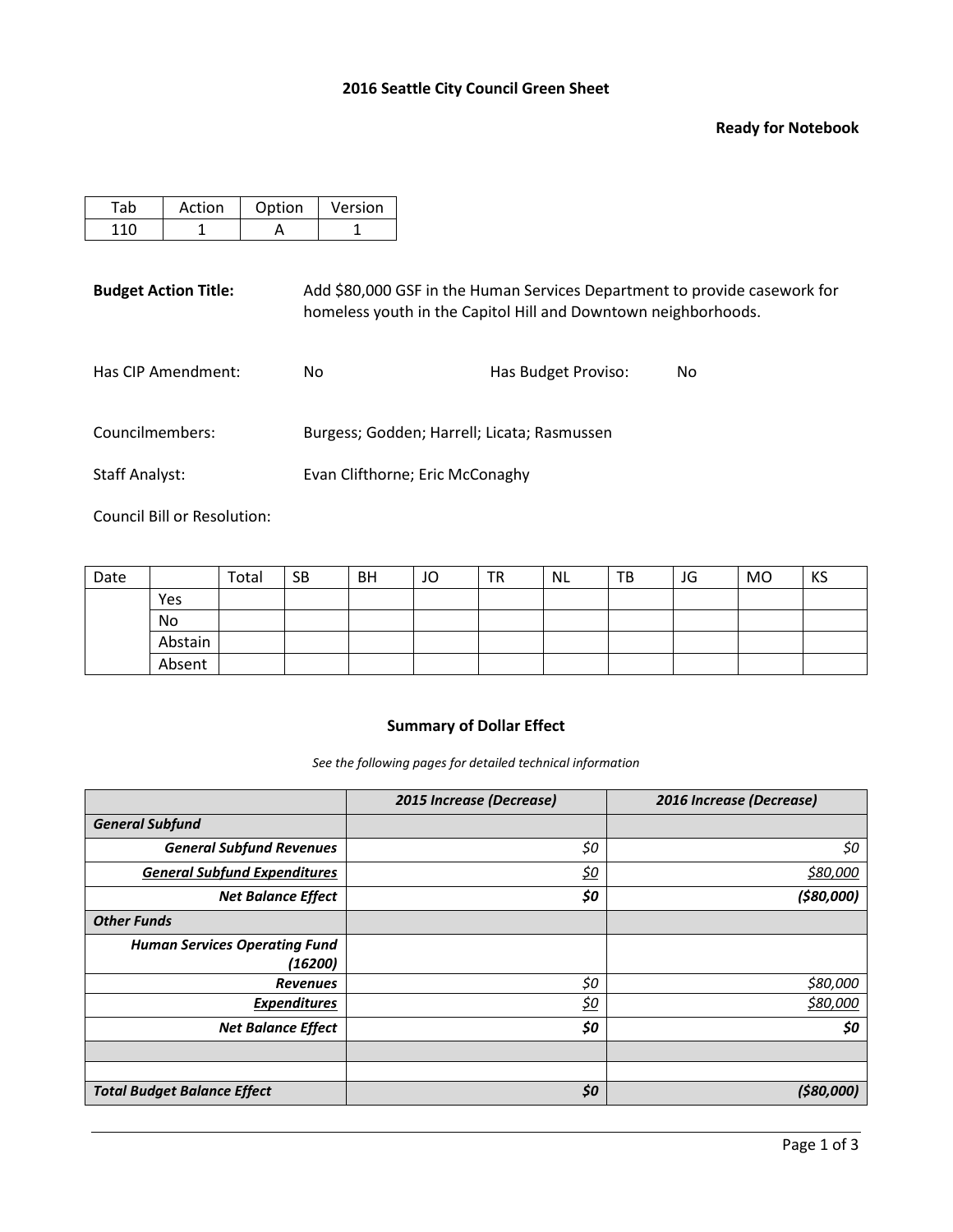| ah | Artion | Option | Version |
|----|--------|--------|---------|
|    |        |        |         |

# *Budget Action description:*

This green sheet would add \$80,000 to the Human Services Department (HSD) in 2016 to support case management services for homeless youth, such as the services provided by YouthCare and by Peace for the Streets by Kids from the Streets (PSKS), nonprofits that serve homeless youth and young adults.

This one-time add would allow HSD to increase contracting for services in Seattle neighborhoods where there is significant need for case management serving homeless youth.

# Background

Count Us In is King County's annual effort to count youth and young adults (YYA) ages 12-25 who are homeless or unstably housed. The 2015 Count Us In Report shows that 824 youth and young adults were unsheltered (133); unstably housed (170); residing in shelter (199) or in transitional housing (322) as counted in January 2015.

Of the youth and young adults (YYA) counted in 2015:

- 54% were youth of color;
- 13% were Hispanic; and
- 22% identify as LGBTQ, this statistic includes a cross-tabulation of sexual orientation and gender identity.

Findings in this report are consistent with research showing that youth of color and YYA that identify as LGBTQ are disproportionately represented among homeless YYA.